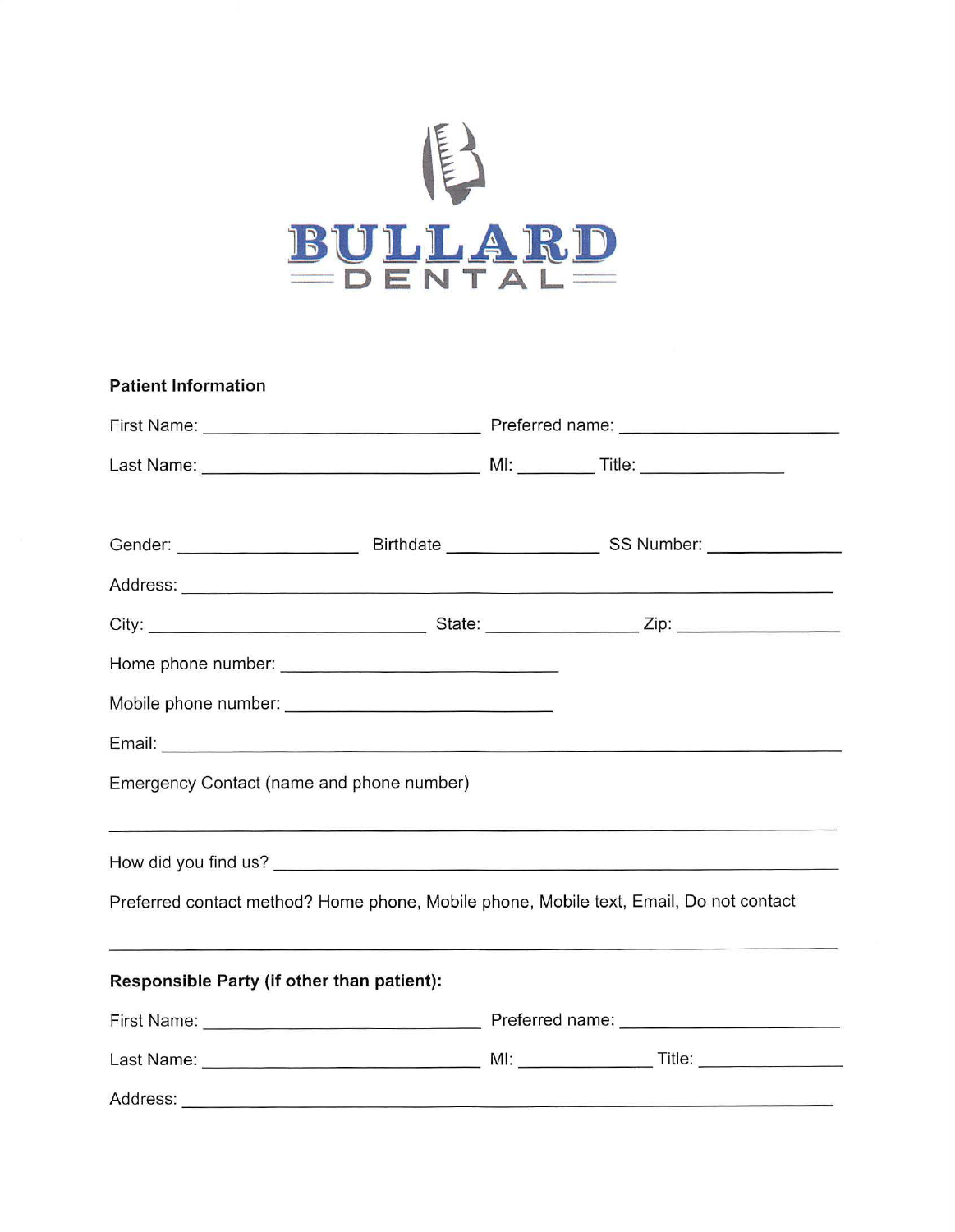| <b>Medical History</b>                     |                         |                                      |  |
|--------------------------------------------|-------------------------|--------------------------------------|--|
|                                            |                         |                                      |  |
|                                            |                         |                                      |  |
|                                            |                         |                                      |  |
| Check any condition that apply to you:     |                         |                                      |  |
| $\Box$ None                                | Drug Addiction          | NON-DENTAL Implants                  |  |
| Alcoholism                                 | Epilepsy                | Type: http://www.com/communications/ |  |
| Allergies or Hives                         | Excessive Bleeding      | Organ Transplants                    |  |
| Anemia                                     | Fainting/Dizziness      | Type: Type:                          |  |
| Arthritis                                  | Hearing Impairment      | Pace Maker                           |  |
| Artificial Joint/Pins                      | Heart Murrour           | Psychiatric Care                     |  |
| Type: <b>Committee Committee Committee</b> | Heart Surgery           | Radiation Therapy                    |  |
| Age: 2008                                  | Date: <b>Date:</b>      | Radiosurgery                         |  |
| Aspirin Therapy                            | Heart Trouble           | Rheumatic Fever                      |  |
| Asthma                                     |                         | Seizures                             |  |
| <b>Blood Thinners</b>                      | Hepatitis<br>Type: 2008 | Sexually Transmitted Disease         |  |
| Blood Transfusion                          | High Blood Pressure     | Sinus Problems                       |  |
| Breathing Problems                         | $\Box$ HiV              | Stomach Problems                     |  |
| Cancer                                     | Kidney Disease          | $\Box$ Stroke                        |  |
| Type:                                      | Liver Disease           | Thyroid Disease                      |  |
| Chemotherapy                               | Low Blood Pressure      | Tuberduloss(TB)                      |  |
| Coumadin Therapy                           | □Lung Disease/COPD      | $\Box$ Ulcers                        |  |
| Dementia                                   | $\Box$ Lupus            | Visual Impairment                    |  |
| □Diabetes                                  | Mitral Valve Prolapse   | Other Disease/liness                 |  |
|                                            | Mobility Impairment     | Type:                                |  |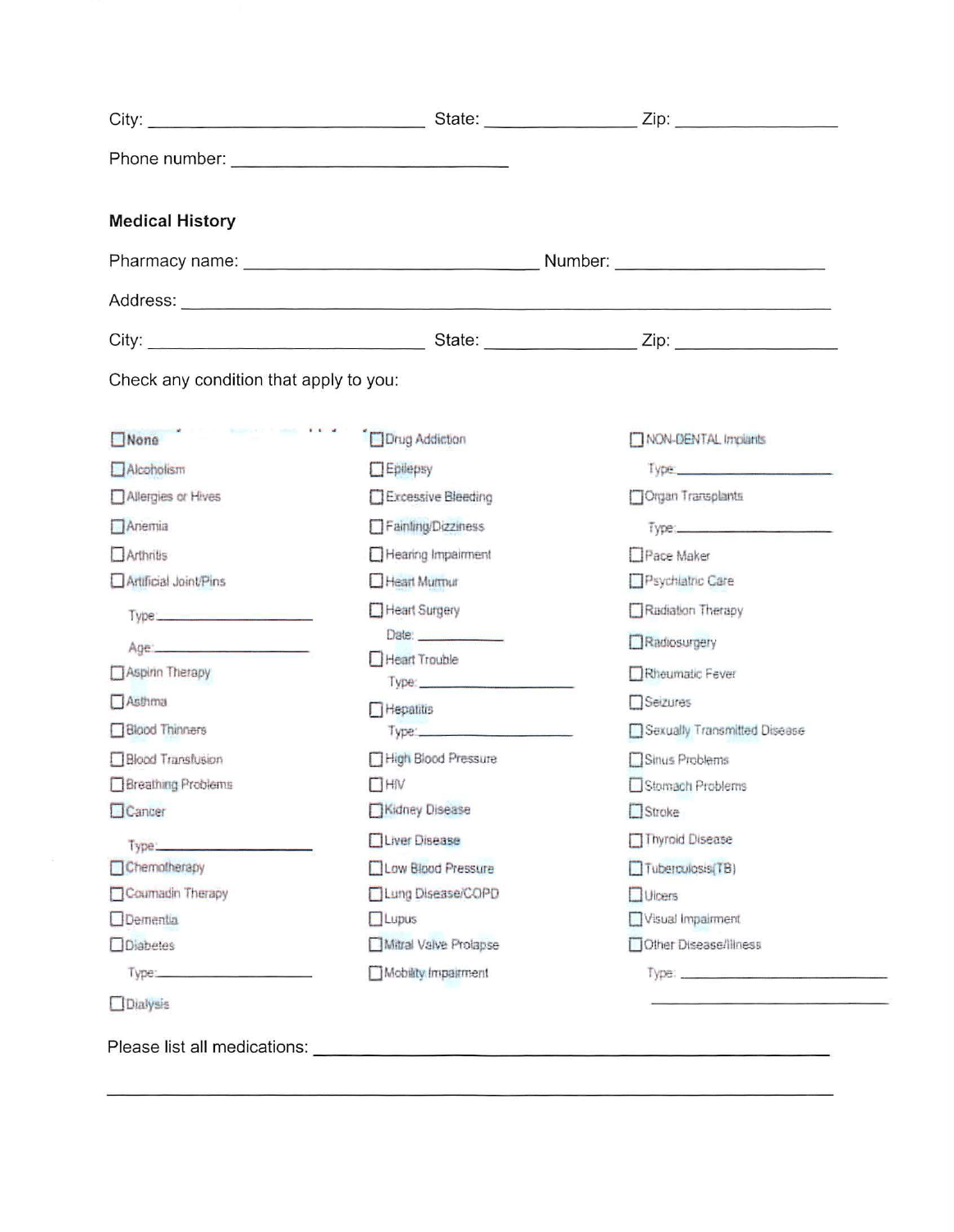| Are you taking or have you ever taken medications for osteoporosis? ___________________ |
|-----------------------------------------------------------------------------------------|
|                                                                                         |
| Do you have a regular physician? (Name and phone number)                                |
|                                                                                         |
|                                                                                         |
| <b>Dental History</b>                                                                   |
|                                                                                         |
|                                                                                         |
|                                                                                         |
|                                                                                         |
|                                                                                         |
|                                                                                         |
|                                                                                         |
|                                                                                         |
| Have you ever been treated for Periodontal Disease? ____________________________        |
|                                                                                         |
| <b>Dental Insurance</b>                                                                 |
| <b>Primary Dental Insurance</b>                                                         |
|                                                                                         |
|                                                                                         |
|                                                                                         |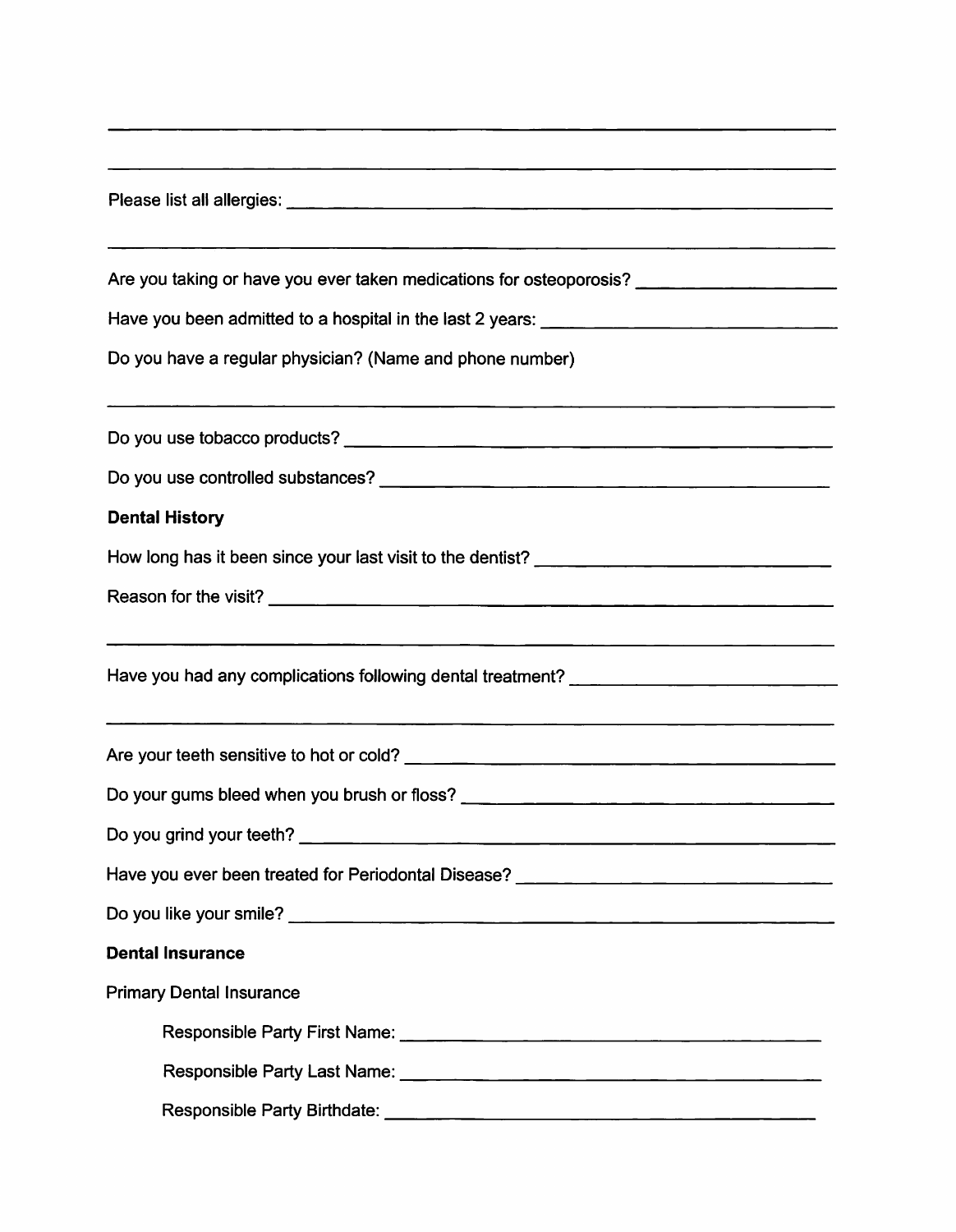| <b>Secondary Dental Insurance</b> |
|-----------------------------------|
|                                   |
|                                   |
|                                   |
|                                   |
|                                   |
|                                   |
|                                   |
|                                   |
|                                   |
|                                   |
|                                   |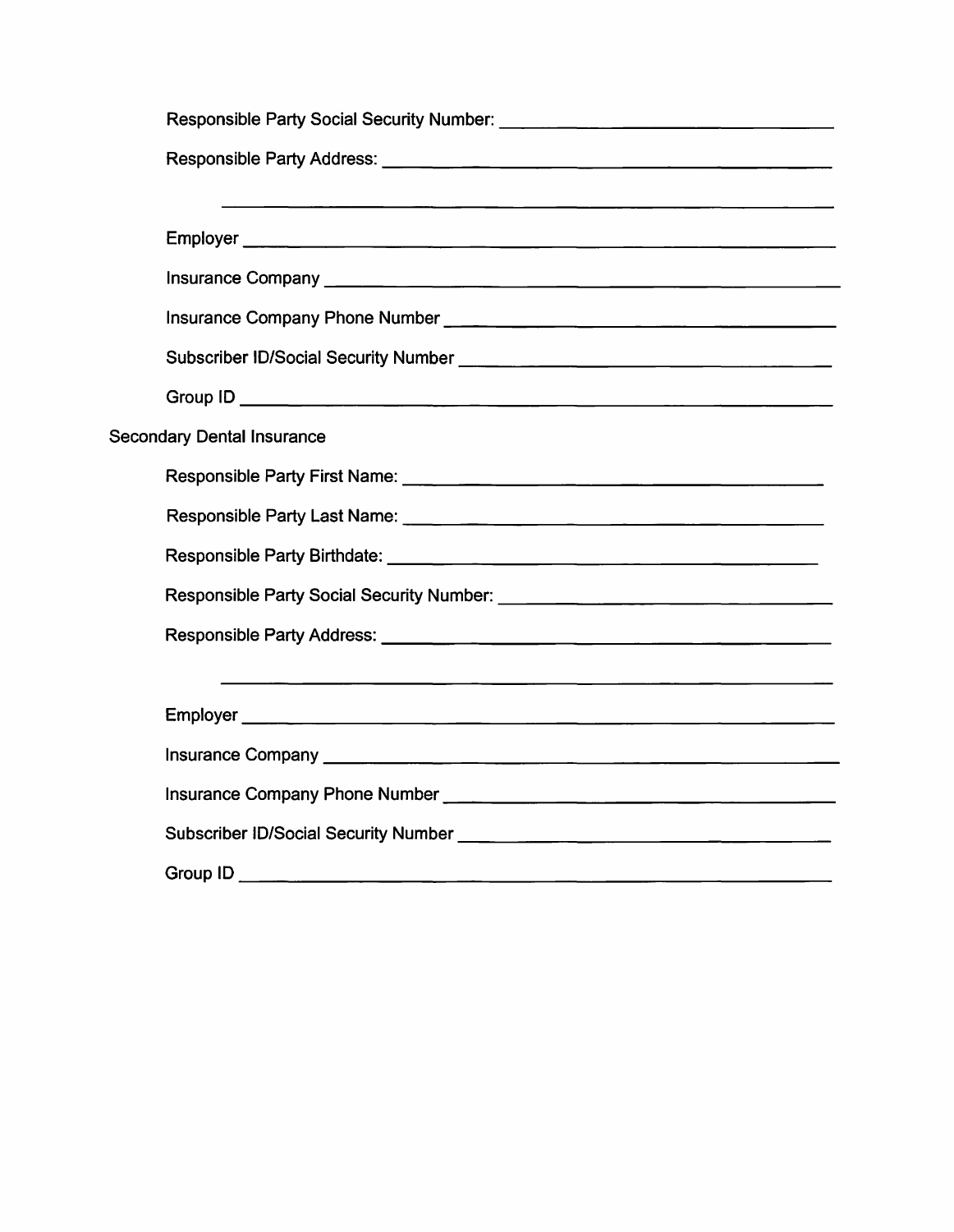## **HIPAA Acknowledgement Form**

I understand that, under the Health Insurance Portability & Accountability Act of 1996 (HIPAA), I have certain rights to privacy regarding my protected health information. I understand that this information can and will be used to:

- Conduct, plan, and direct my treatment and follow-up care among the multiple healthcare providers who may be involved in that treatment directly or indirectly.
- Obtain payment from designated third-party payers.
- Conduct normal health care operations such as quality assessments or evaluations, and physician certifications.

I have been informed by you of your Notice of Privacy Practices that contains a more complete description of the uses and disclosures of my health information (available in the office in print form or on the website).

I have been given the right to review such Notice of Privacy Practices prior to signing this consent. I understand that Jonathan L. Bullard, DMD, PC has the right to change his Notice of Privacy Practices from time to time and that I may contact Jonathan L. Bullard, DMD, PC at any time to obtain a current copy of the Notices of Privacy Practices.

I understand that I may request in writing that Jonathan L. Bullard, DMD, PC restricts how my private information is used or disclosed to carry out treatment, payment, or health care operations. I also understand Jonathan L. Bullard, DMD, PC is not required to agree to my requested restrictions, but if Jonathan L. Bullard, DMD, PC does agree, then it is bound to abide by such restrictions.

I understand that I may revoke this consent in writing at any time, except to the extent that Jonathan L. Bullard, DMD, PC has taken action relying on this consent.

By signing this form, I acknowledge that I received and read this organization's Notice of Privacy Practices.

Please Sign: **Example 20** and 20 and 20 and 20 and 20 and 20 and 20 and 20 and 20 and 20 and 20 and 20 and 20 and 20 and 20 and 20 and 20 and 20 and 20 and 20 and 20 and 20 and 20 and 20 and 20 and 20 and 20 and 20 and 20

------------------------------- Date:

## **PATIENT RESPONSIBILITY AGREEMENT and INSURANCE POLICY**

We would like to take this opportunity to welcome you to our practice and assure you that we will do our utmost to provide you with the best possible care. Payment for services are due the day they are performed. Cash, check and credit cards are all accepted forms of payment. Diagnostics, like x-rays, and treatment are rendered based on standards of care adopted by the doctor. These may conflict with insurance frequencies for coverage or patient's requested treatment desires. Ultimately, after discussion, treatment may be required to continue care. **PATIENTS WITH INSURANCE COVERAGE** 

We will be glad to help you obtain the appropriate benefit from your dental insurance carrier and we will bill your carrier as a courtesy to you. However, you are responsible for resolving any problems with your insurer and are ultimately responsible for full payment of the account. We will be happy to request a pre-treatment estimate of benefits from your insurance carrier prior to completing any dental treatment if you request us to do so. Routine treatment is generally performed without submitting a request for a pre-treatment estimate of benefits. We